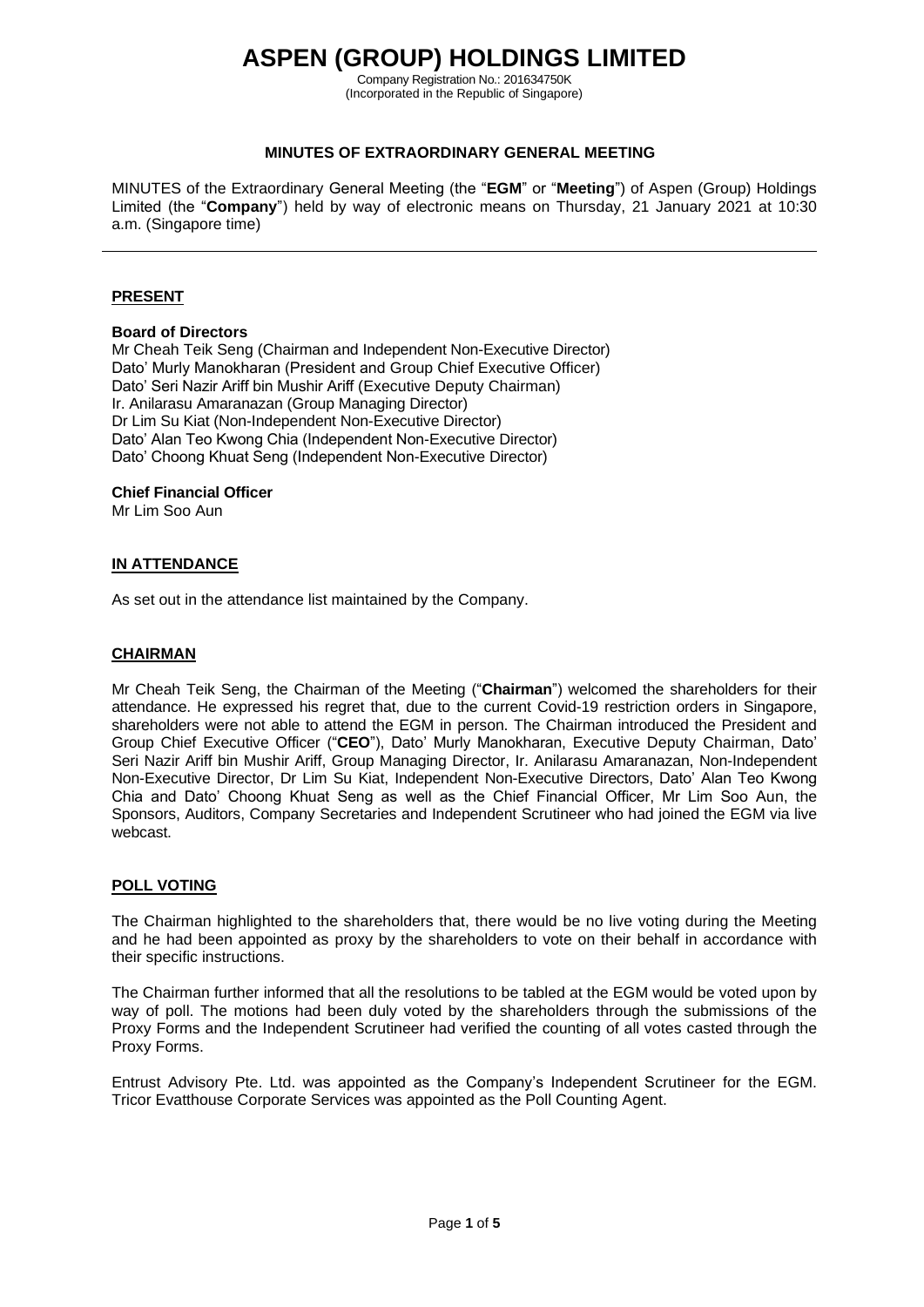# **QUORUM**

With the requisite quorum being present, the Chairman declared the Meeting to order at 10:30 a.m.

# **NOTICE**

The notice of the Meeting having been circulated to the members, was taken as read.

## **RESPONSES TO SUBSTANTIAL AND RELEVANT QUESTIONS**

The Chairman informed the Meeting that the Company had addressed all substantial and relevant questions received from the shareholders prior to this EGM. All questions had been addressed by the Company and the responses were published on the SGXNet on 14 January 2021. The responses to the questions can also be found at the Company's corporate website.

#### **RESOLUTION 1 (SPECIAL RESOLUTION) – THE PROPOSED TRANSFER OF THE LISTING OF THE COMPANY FROM CATALIST TO THE MAINBOARD OF THE SINGAPORE EXCHANGE SECURITIES TRADING LIMITED**

The Chairman proposed the motion to approve the Proposed Transfer of the Listing of the Company from Catalist to the Mainboard of the Singapore Exchange Securities Trading Limited (the "**SGX-ST**") as set out in the Notice of EGM and the Circular to Shareholders dated 30 December 2020.

The results of the votes cast for Resolution 1 (Special Resolution) were as follows:

|                        | <b>Total Votes</b> | Percentage |
|------------------------|--------------------|------------|
| ⊩ For the Resolution_  | 726.938.884        | 100        |
| Against the Resolution |                    |            |

Based on the results of the poll, the Chairman declared the following motion was carried unanimously:

# *"RESOLVED THAT:*

- *(a) approval be and is hereby given for the Company to transfer its listing from Catalist to the Mainboard of the SGX-ST (the "Proposed Transfer"); and*
- *(b) the Directors of the Company and each of them be and is hereby authorised to complete and do all such acts and things (including executing all such documents and ancillary agreements and to make all such amendments thereto as may be required in connection with the Proposed Transfer) as they or he may consider necessary, desirable or expedient or in the interests of the Company to give effect to the Proposed Transfer."*

#### **RESOLUTION 2 (ORDINARY RESOLUTION) – THE PROPOSED ADOPTION OF THE NEW SHARE ISSUE MANDATE**

The Chairman proposed the motion to approve the Proposed Adoption of the New Share Issue Mandate in compliance with the Mainboard Rules upon the Transfer of the Listing of the Company from Catalist to the Mainboard of the SGX-ST as set out in the Notice of EGM and the Circular to Shareholders dated 30 December 2020.

The results of the votes cast for Resolution 2 (Ordinary Resolution) were as follows:

|                        | <b>Total Votes</b> | <b>Percentage</b> |
|------------------------|--------------------|-------------------|
| For the Resolution     | 726.938.884        | 100               |
| Against the Resolution |                    |                   |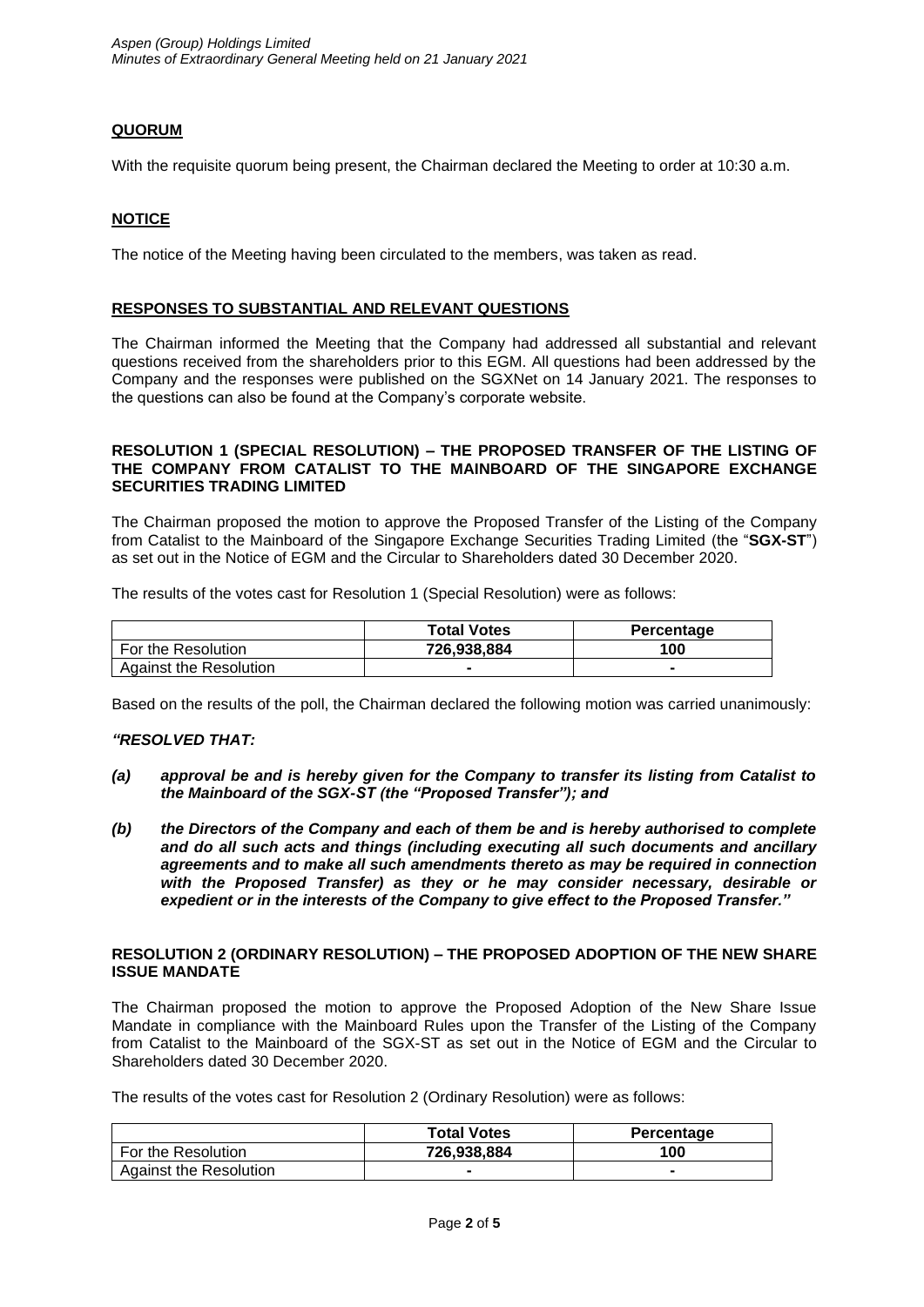Based on the results of the poll, the Chairman declared the following motion was carried unanimously:

*"RESOLVED THAT contingent upon the passing of Resolution 1 as Special Resolution:* 

- *(I) Resolution 7 (Authority to Allot and Issue Shares) under the heading "Special Business" referred to in the notice of annual general meeting dated 15 May 2020, which was approved by Shareholders at the annual general meeting of the Company held on 25 June 2020, be revoked in its entirety with effect from the date of transfer of the listing of the Company from Catalist to the Mainboard of the SGX-ST (the "Proposed Transfer Date");*
- *(II) pursuant to Section 161 of the Companies Act, Chapter 50 of Singapore (the "Act") and Rule 806 of the Listing Manual of the SGX-ST ("Listing Manual"), the Directors of the Company be authorised and empowered to:*
	- *(a) allot and issue shares in the capital of the Company ("Shares") whether by way of rights, bonus or otherwise; and/or*
	- *(b) make or grant offers, agreements or options (collectively, "Instruments") that might or would require Shares to be issued, including but not limited to the creation and issue of (as well as adjustments to) warrants, debentures or other instruments convertible into Shares, at any time and upon such terms and conditions and for such purposes and to such persons as the Directors may in their absolute discretion deem fit pursuant to Section 161 of the Companies Act and Rule 806 of the Listing Manual; and*
	- *(c) issue Shares in pursuance of any Instruments made or granted by the Directors while this Resolution was in force, notwithstanding that the authority conferred by this Resolution may have ceased to be in force at the time of such issuance of Shares,*

## *provided that:*

- *(1) the aggregate number of Shares to be issued pursuant to this Resolution (including Shares to be issued in pursuance of the Instruments, made or granted pursuant to this Resolution), shall not exceed fifty per cent (50%) of the total number of issued Shares (excluding treasury shares and subsidiary holdings)(as calculated in accordance with sub-paragraph (2) below), of which the aggregate number of Shares to be issued other than on a pro-rata basis to existing shareholders of the Company shall not exceed twenty per cent (20%) of the total number of issued Shares (excluding treasury shares and subsidiary holdings) (as calculated in accordance with sub-paragraph (2) below);*
- *(2) (subject to such manner of calculation as may be prescribed by the SGX-ST) for the purpose of determining the aggregate number of Shares that may be issued under sub-paragraph (1) above, the percentage of total issued Shares shall be based on the total issued Shares (excluding treasury shares and subsidiary holdings) at the time this Resolution is passed, after adjusting for: (i) new Shares arising from the conversion or exercise of any convertible securities; (ii) new Shares arising from exercising of share options or vesting of share awards outstanding and/or subsisting at the time of the passing of this Resolution, provided the share options or share awards (as the case may be) were granted in compliance with Part VIII of Chapter 8 of the Mainboard Rules; and (iii) any subsequent bonus issue, consolidation or sub-division of Shares. Adjustments in accordance to subparagraph 2(i) and 2(ii) above are only to be made in respect of new shares arising from convertible securities, share options or share awards which were issued and outstanding or subsisting at the time of the passing of the resolution approving the mandate.*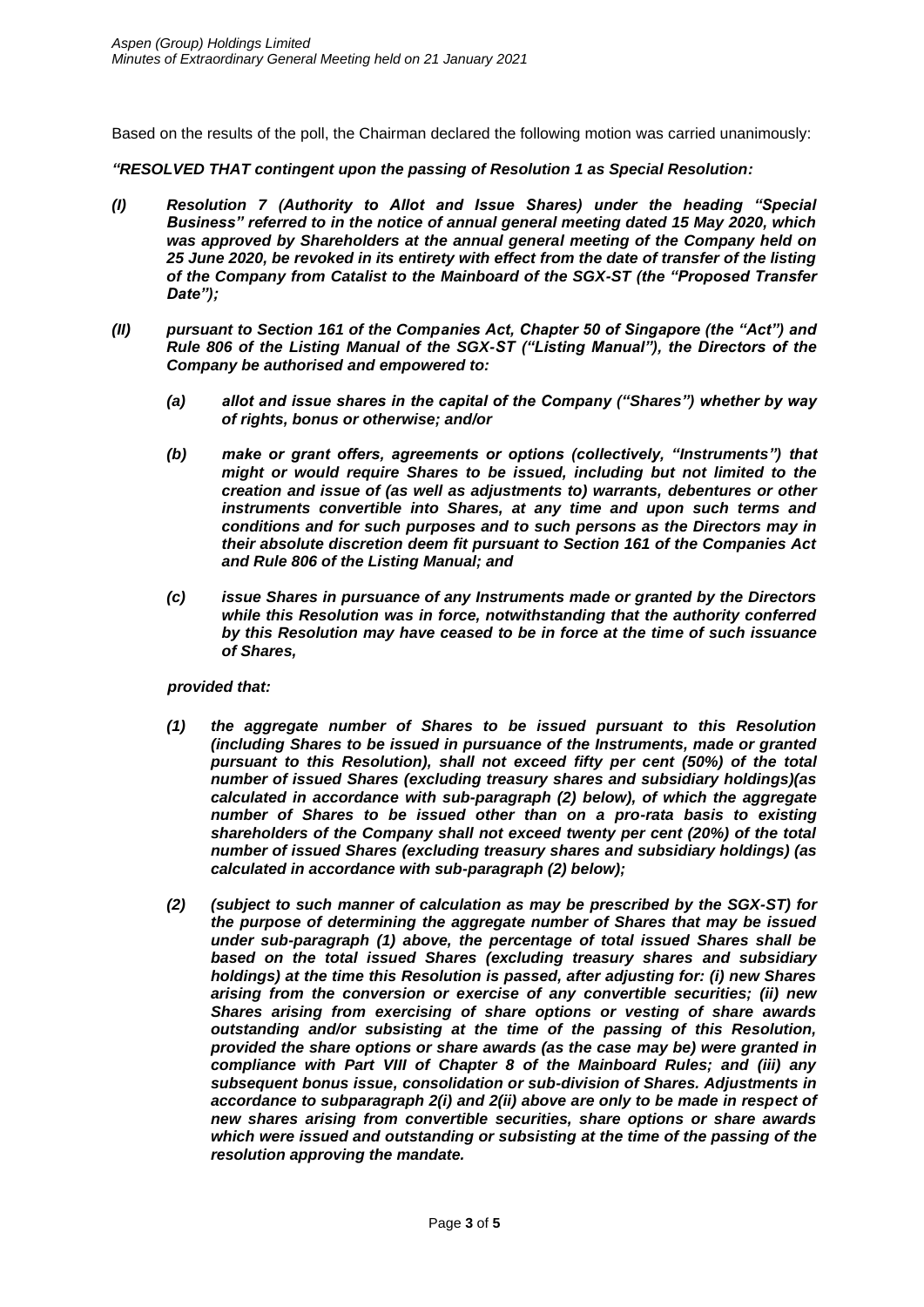- *(3) in exercising the authority conferred by this Resolution, the Company shall comply with the provisions of the Mainboard Rules for the time being in force (unless such compliance has been waived by the SGX-ST), all applicable legal requirements under the Act and the Constitution for the time being of the Company; and*
- *(4) the authority conferred by this Resolution shall, unless revoked or varied by the Company in general meeting, continue to be in force until the conclusion of the next annual general meeting of the Company or the date by which the next annual general meeting of the Company is required by law to be held, whichever is the earlier."*

#### **RESOLUTION 3 (ORDINARY RESOLUTION) – PROPOSED AMENDMENTS TO THE EXISTING AV EMPLOYEE SHARE OPTION SCHEME ("AV ESOS") OF THE COMPANY**

The Chairman proposed the motion to approve the Proposed Amendments to the Existing AV ESOS to take into account and enable the Company to comply with the requirements of the Mainboard Rules as set out in the Notice of EGM and the Circular to Shareholders dated 30 December 2020.

The results of the votes cast for Resolution 3 (Ordinary Resolution) were as follows:

|                        | <b>Total Votes</b> | <b>Percentage</b> |
|------------------------|--------------------|-------------------|
| For the Resolution     | 115.219.508        | 100               |
| Against the Resolution |                    |                   |

Based on the results of the poll, the Chairman declared the following motion was carried unanimously:

## *"RESOLVED THAT contingent upon the passing of Resolution 1 as Special Resolution:*

- *(a) the proposed amendments to the Existing AV ESOS Rules ("AV ESOS Rules") as set out in Appendix A to the Circular be and are hereby adopted and approved;*
- *(b) the Directors be and are hereby authorised to offer and grant options in accordance with the provisions of the modified AV ESOS Rules and allot and issue from time to time such number of shares in the capital of the Company as may be required to be issued pursuant to the exercise of options under the modified AV ESOS Rules; and*
- *(c) the Directors of the Company and/or any of them be and are hereby authorised to complete and do all such acts and things (including executing such documents as may be required) as they and/or he may consider necessary, expedient, incidental or in the interests of the Company to give effect to the transactions contemplated and/or authorised by this Resolution."*

## **RESOLUTION 4 (ORDINARY RESOLUTION) – PROPOSED AMENDMENTS TO THE AV PERFORMANCE SHARE PLAN ("AV PSP") OF THE COMPANY**

The Chairman proposed the motion to approve the Proposed Amendments to the AV PSP to take into account and enable the Company to comply with the requirements of the Mainboard Rules as set out in the Notice of EGM and the Circular to Shareholders dated 30 December 2020.

The results of the votes cast for Resolution 4 (Ordinary Resolution) were as follows:

|                        | <b>Total Votes</b> | Percentage |
|------------------------|--------------------|------------|
| For the Resolution     | 115.219.508        | 100        |
| Against the Resolution |                    |            |